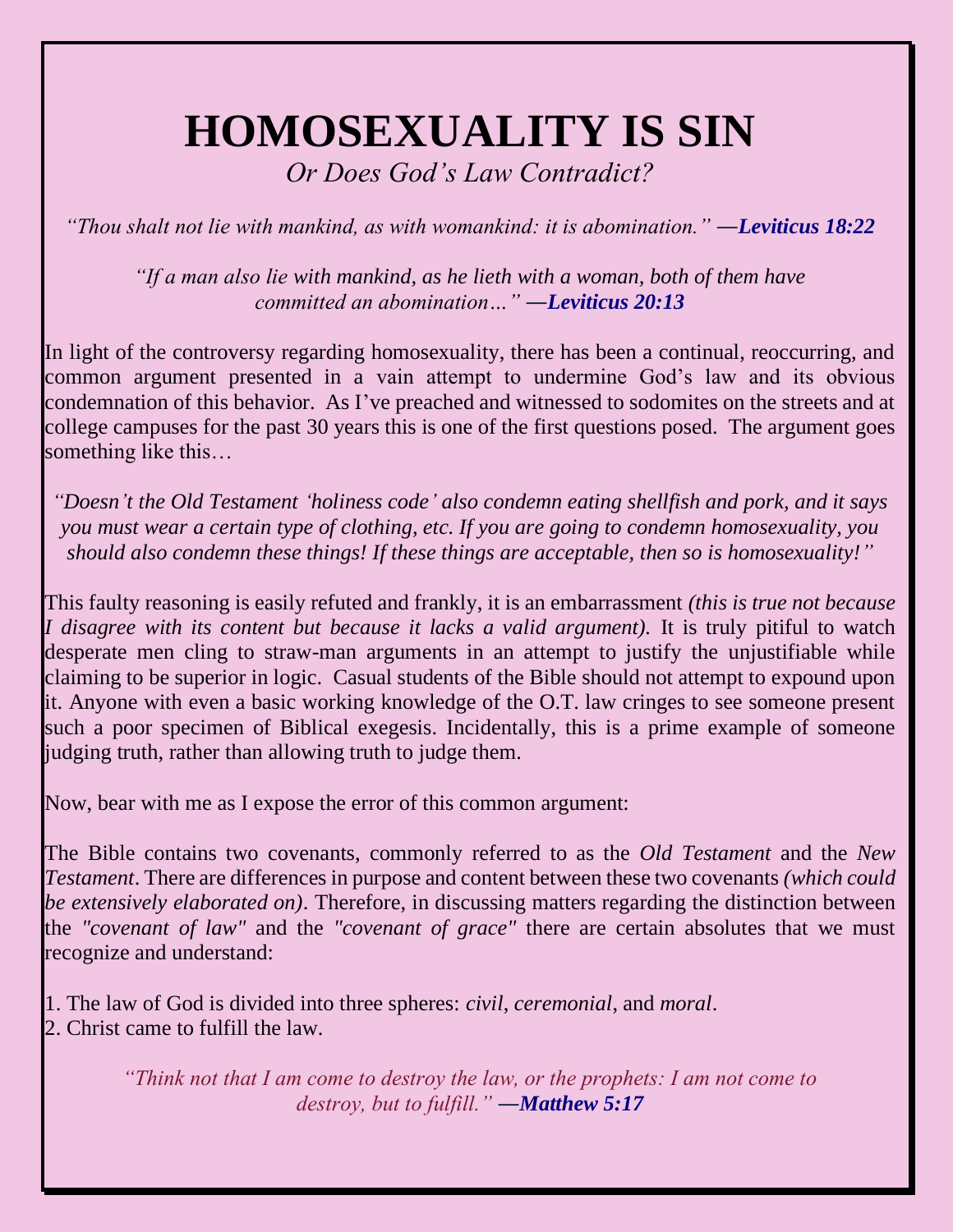3. The ceremonial law has been fulfilled by Christ and is no longer applicable for believers under the covenant of grace (rituals, dietary, circumcision, animal sacrifice, etc.).

This is apparent for many reasons, namely:

- The Bible teaches this, *(Rom 10:4; Heb 7:19; Heb 9-10).*
- If kept, it must ALL be kept and this is impossible in that the temple/priesthood no longer exist *(see: Rom 2:25)*.
- The Apostles made a clear distinction between *O.T. ceremonial dictates* and *N.T. moral absolutes* leaving no doubt that such ordinances were not to be considered *N.T. commandments*.

For example:

## *"Circumcision is nothing, and uncircumcision is nothing, but the keeping of the commandments of God." ―1 Corinthians 7:19*

## *"For in Christ Jesus neither circumcision availeth any thing, nor uncircumcision, but a new creature." ―Galatians 6:15*

Consider that under the inspiration of the Holy Ghost, the *Apostle Paul*, referred to circumcision *(an ordinance of O.T. ceremonial law)* as nothing and that it neither availeth anything. Strong language if indeed we are to keep the ceremonial law.

4. On the other hand, the moral law of God was likewise fulfilled in Christ but is still in effect under this covenant. Every moral commandment expressed in the O.T. has been reiterated in the New Testament *(this includes laws and commandments forbidding fornication, adultery, incest, bestiality, and sodomy).* Hence, the fulfilling of God's moral law is an obligation, as it has always been, for all men, whereas, the ceremonial and civil laws were generally binding upon O.T. Israel. This is not to say that there is no wisdom expressed in the ceremonial and civil laws *(as much of the U.S. criminal code is based on Biblical civil law),* only that they are different and distinct from God's eternal and immutable moral law. Therefore, a shallow comparison between the three in an attempt to present a contradiction, as those who use this argument do, is not only futile, but reveals an uninformed mind.

Thus, in summary: there are three types of laws in the 'holiness code': the *moral law*, the *civil law*, and the *ceremonial law*. Only the Jews were obligated to keep the ceremonial and civil laws *(dietary laws, etc.).* However, all people are obligated to keep the moral law, which is written upon their consciences. The moral law is taught by *Jesus* and His apostles in the New Testament. When they told people to repent or perish *(Luke 13:3),* they were commanding them to stop breaking God's *moral law*. If you are not compliant with the *moral law of God*, which forbids all lust, including masturbation and homosexuality, you are condemned in your sin and destined for hell